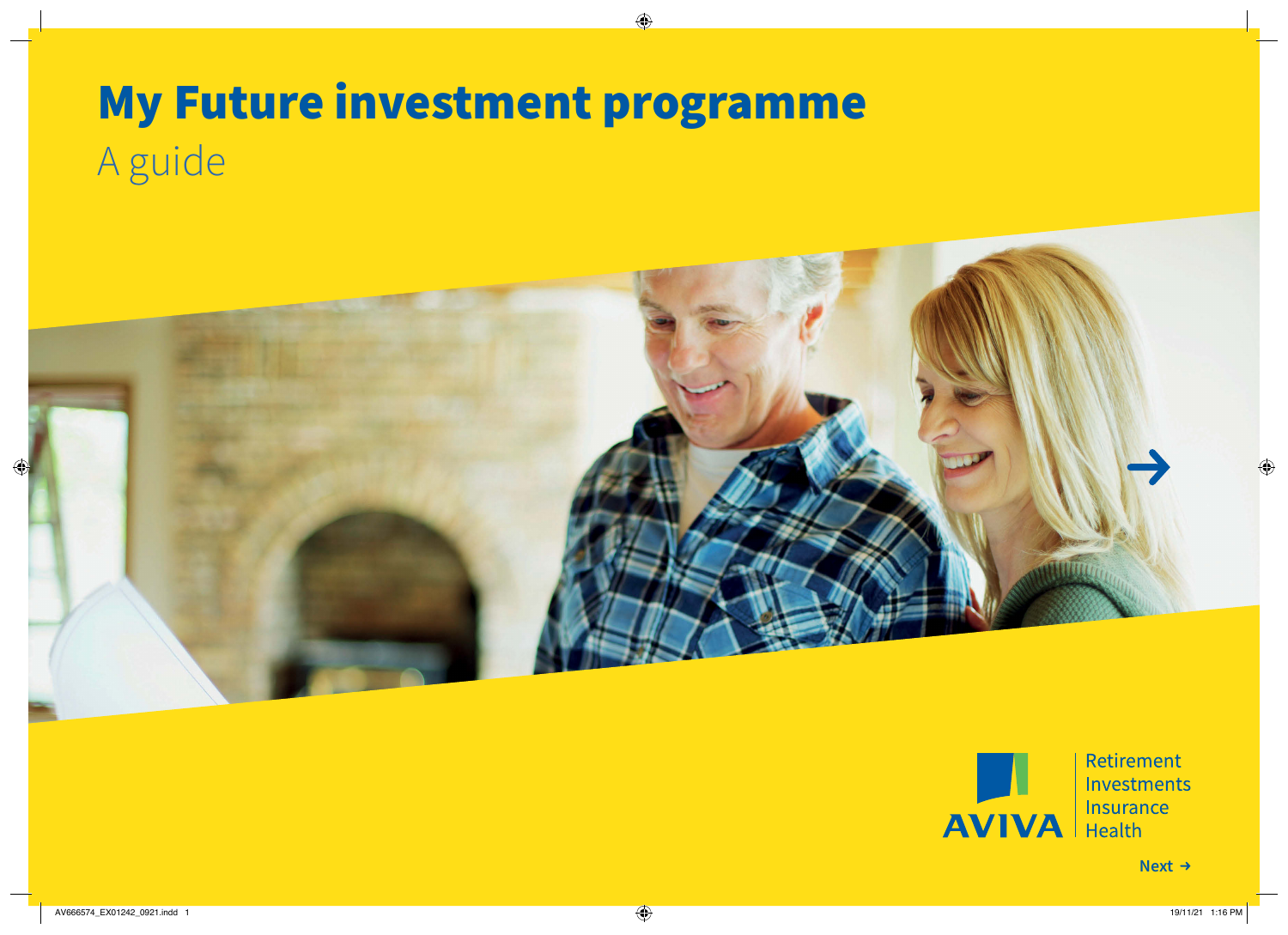# Contents

| $\overline{\mathbf{3}}$ | <b>Welcome to My Future</b>                  |
|-------------------------|----------------------------------------------|
| 4                       | <b>How My Future works</b>                   |
| 5                       | Important things to remember about My Future |
| $6\phantom{a}$          | How My Future manages your pension savings   |
| $\overline{7}$          | Where your money is invested                 |
| 8                       | My Future in action                          |
| 9                       | <b>Glossary of terms</b>                     |
| 12                      | Need some help?                              |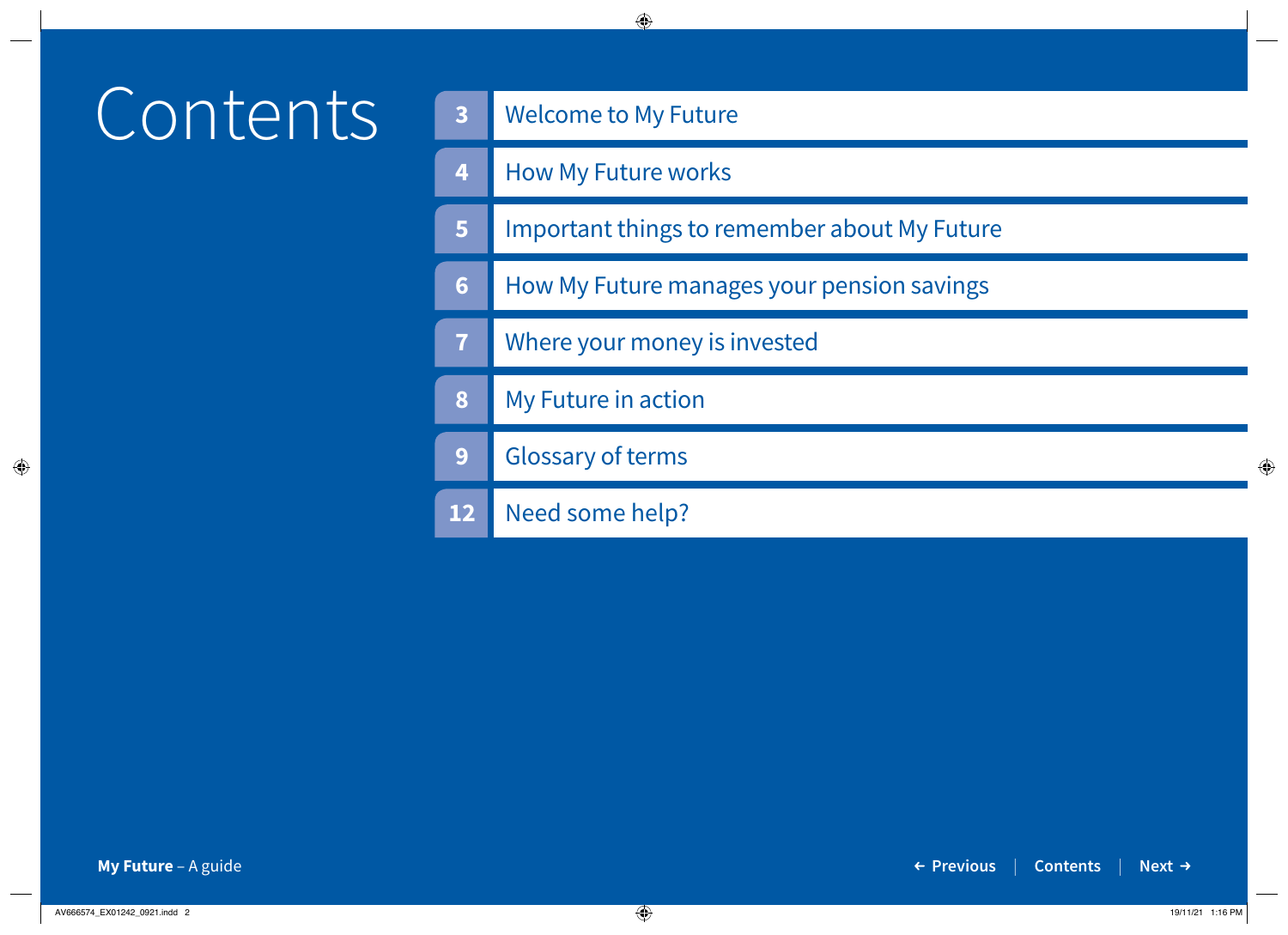### **Welcome to My Future**

### This guide gives you information about how your money is invested in My Future.

The most important thing about the My Future investment programme (which We'll refer to as My Future throughout, unless stated otherwise) is that once contributions are invested, it is your money, your personal pension savings. We may make changes to My Future to ensure it continues to meet our investment criteria and customer requirements, especially when external factors, such as financial markets, the economy, regulation or legislation, change.

Please remember that the value of your pension savings is not guaranteed and can go down as well as up. You could get back less than is paid in.

### **About this guide**

The information in this guide provides an overview of Aviva's My Future investment programme.

This guide is for information purposes onlay and doesn't constitute a legally binding agreement, contract or representation with Aviva, and is not providing legal or financial advice.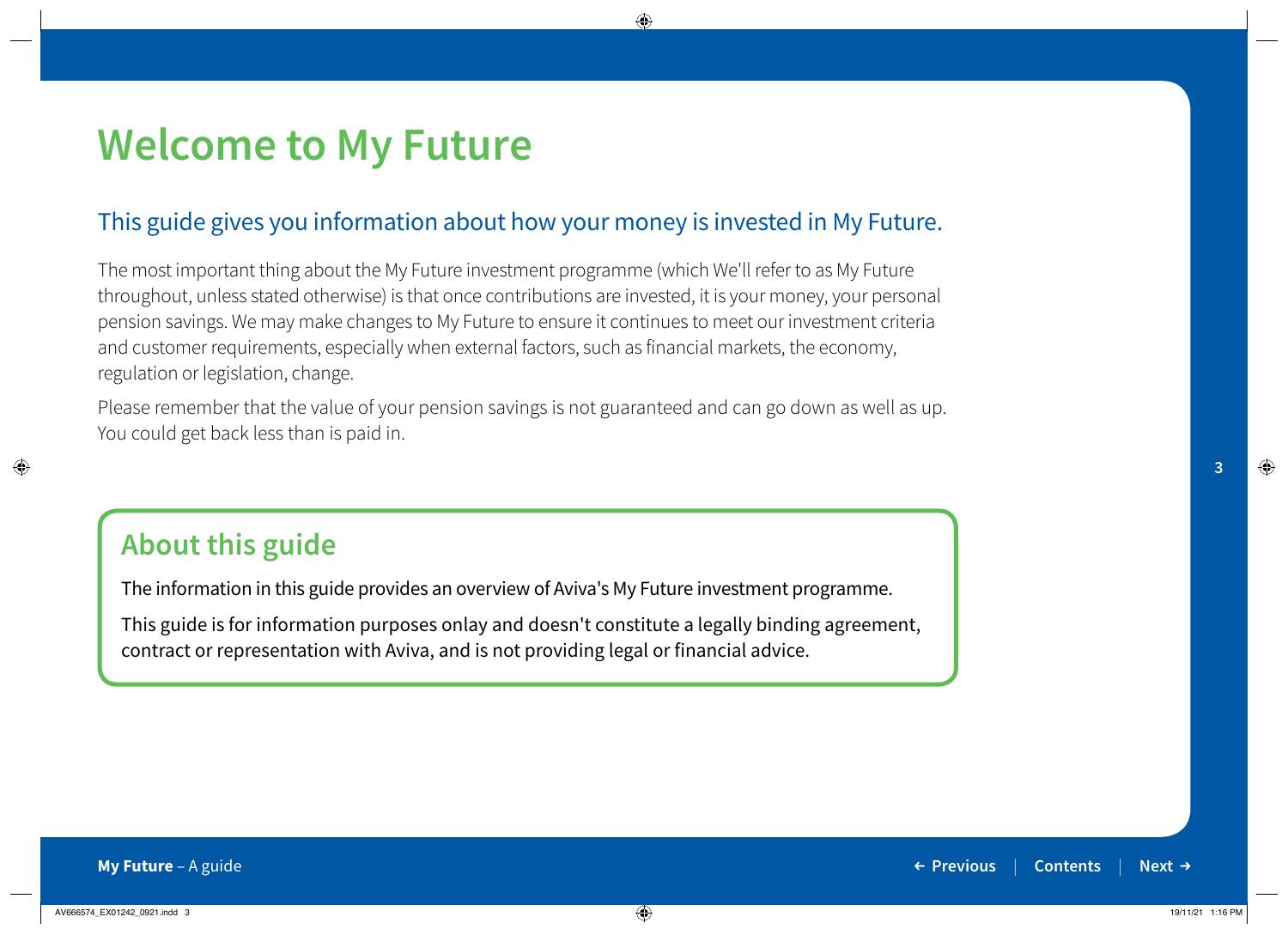#### **My Future** – A guide **Previous** | **Contents** | **Next → Previous** | **Contents** | **Next →**

**4**

### **How My Future works**

### **A summary**

Your pension works by investing contributions. The aim is for the value of the contributions to grow in value over time, helping you to save for your retirement. But investments can fall in value as well as rise, so it is a good idea to review how they're doing.

You may not have the time or expertise to do this yourself, and this is why My Future is useful. The programme invests your contributions in funds. At the outset, My Future invests in a fund that aims to grow the value of your savings. It will then gradually move into another fund that aims to reduce the risk of your savings falling in value as you approach your planned retirement date. You may choose My Future yourself, or it may be automatically applied when you join your scheme (known as the 'default investment programme'). Either way, each contribution by you, and, or your employer is invested in **My Future**.

### **How it can help you**

Planning your retirement can feel like a full-time job in itself. My Future can help when investing for retirement.

- You won't have to make investment decisions, choose funds or constantly monitor them.
- You know that your contributions are managed by investment professionals in a highly disciplined environment.
- You simply tell Aviva your expected retirement date and the programme will automatically move your funds as you near retirement.

However, please be aware that there is no guarantee that any investment programme will benefit your pension savings when you come to retire and we cannot guarantee it is suitable for your individual needs or appetite for risk.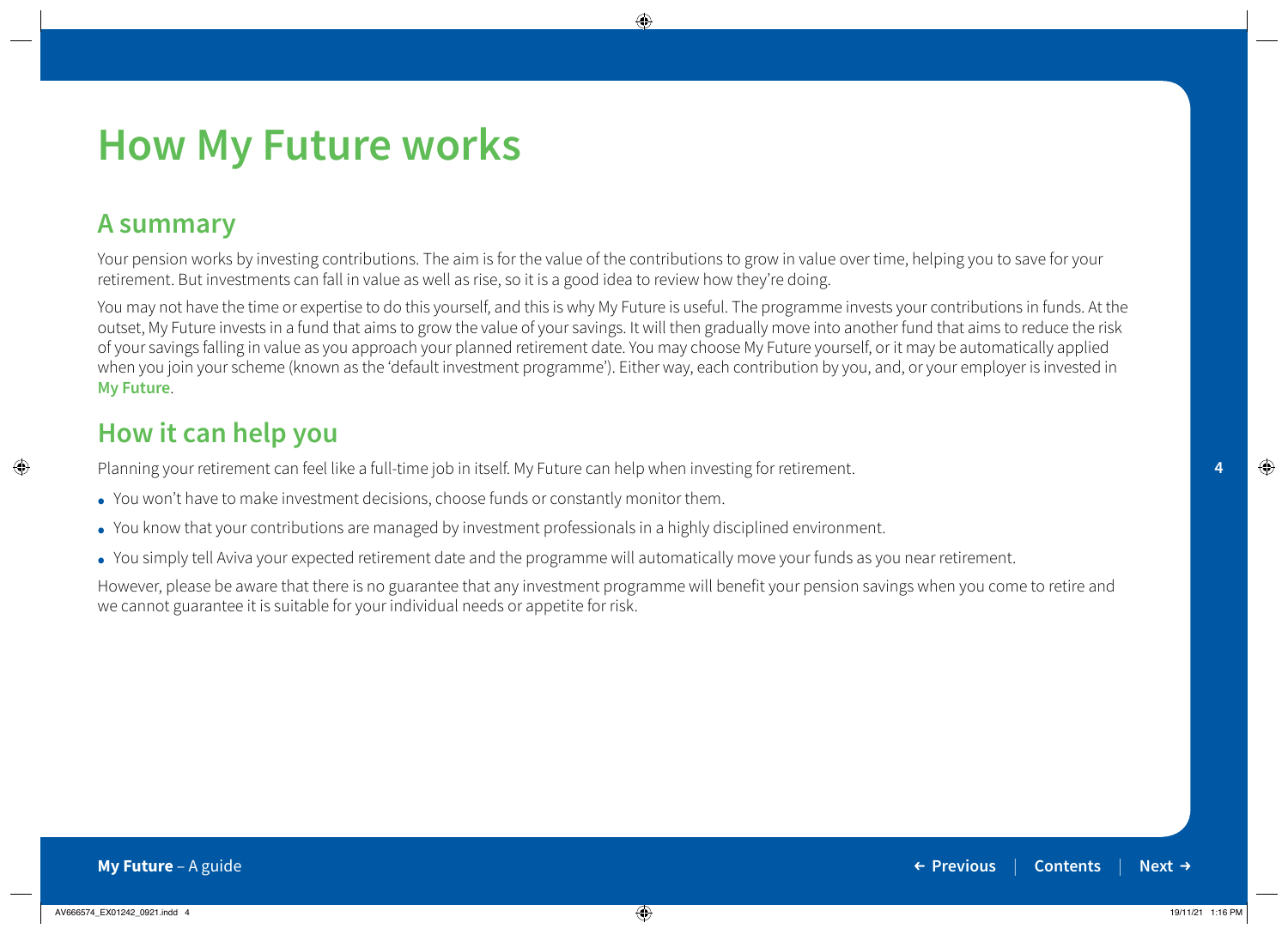### **Important things to remember about My Future**

### **Your retirement date is crucial**

My Future works by targeting your planned retirement date. Please tell us if you plan to bring it forward or if you intend to retire later. We can then make important adjustments to your investment programme. If you plan to phase your retirement it's a good idea to tell us the earliest point at which you might want to access your pension savings.

### **Once you're in, so is your entire pension savings**

If you select this investment programme it applies to all of your pension savings, not just part of it. So once you have joined, all of your contributions are invested this way.

### **It's not for everyone**

This programme won't suit everyone. It is designed to mirror the flexibility and greater range of options available for accessing your pension savings at retirement. The programme is not focused on one particular retirement option, such as withdrawing your savings as a lump sum, but instead enables you to choose the option better suited to your needs at retirement.

You should seek independent financial advice to get the full picture. There is no guarantee that any investment programme will benefit your pension savings when you come to retire and we cannot guarantee it is suitable for your individual needs or appetite for risk.

If you have any queries please speak to your financial adviser. If you would like financial advice, but don't have an adviser, please visit **www.unbiased.co.uk** to find details of financial advisers in your area. You may be charged for this advice. Our full contact details are on the back of this guide.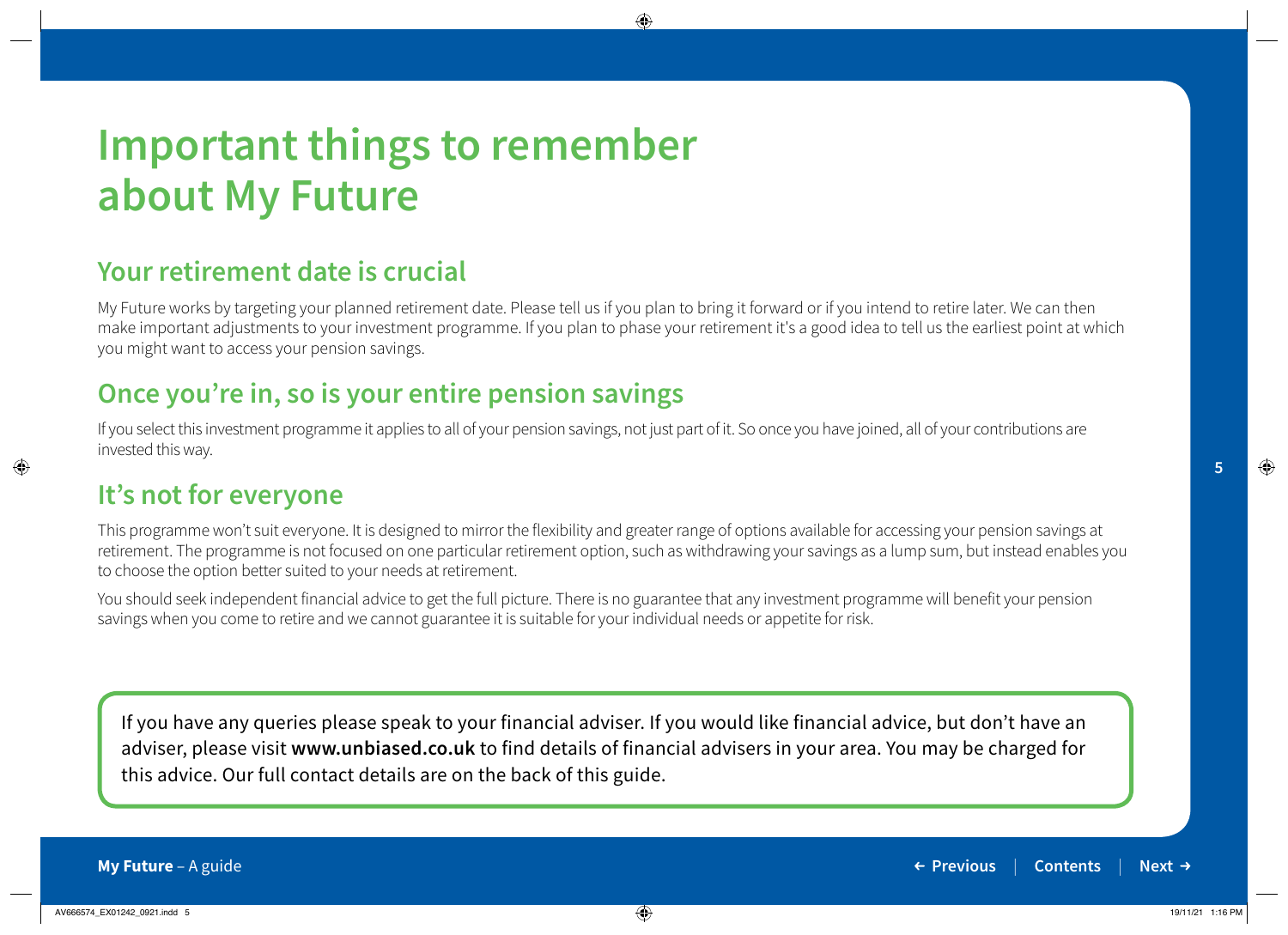### **How My Future manages your pension savings**

### My Future manages your pension savings automatically, whatever stage of life you are at.

Retirement is a long journey and building the financial resources can take decades, so let's think of your pension savings in two stages: growth and consolidation.

### **Growth**

This stage invests in the Aviva Pension My Future Growth Fund. Think of the Growth stage as the 'engine room' of your pension which means that the focus is very much on growing the value of your pension. For this reason, your contributions are mainly invested in company shares, also known as equities. Your pension will also have some exposure to fixed interest investments, including government bonds, in order to limit the negative impact of falls in company shares on your pension.

### **Consolidation**

This stage begins when you are within 15 years of your planned retirement date and so your savings gradually move into the Aviva Pension My Future Consolidation Fund.

The focus at this point is on reducing the risks which your pension pot might be exposed to, while continuing to provide the opportunity for investment growth. This means that the pension pot has a higher exposure to fixed interest investments with a smaller weighting in company shares.

**6**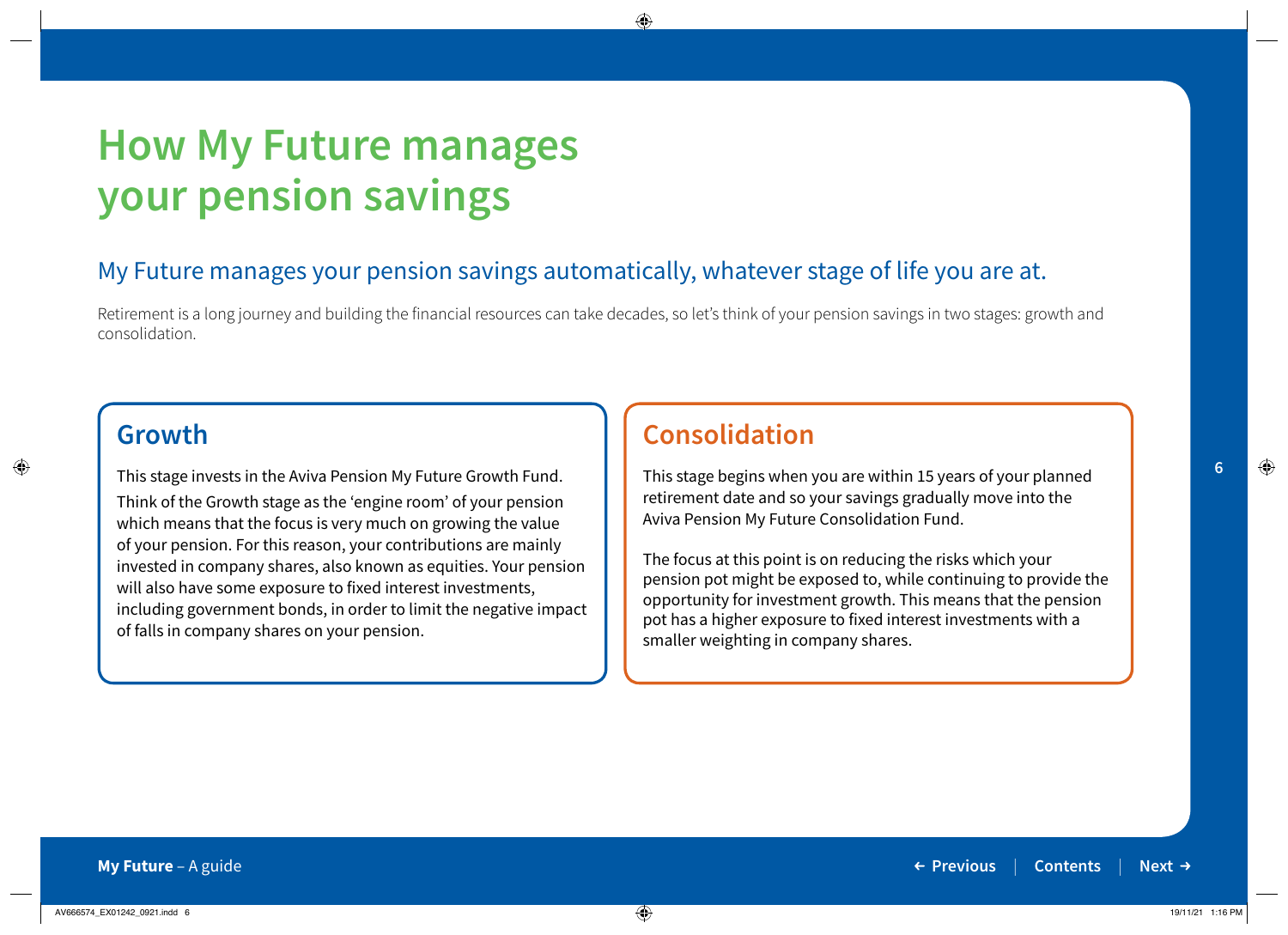### **Where your money is invested**

### **How we diversify your money to help reduce risk**

### In both the Aviva Pension My Future Growth and Aviva Pension My Future Consolidation funds, your pension savings are invested across a range of different investments, including company shares, government and corporate bonds.

This enables your pension savings to benefit from diversification. Diversification, namely investing in several types of investments, is one way to lower the risk of your pension savings being exposed to the full impact of falls in stock markets. Diversification aims to smooth out the effect of the risks attached to investing solely in companies, such as the departure of a well-regarded chief executive officer or the introduction of tougher regulation.

So even in the Aviva Pension My Future Growth Fund, where your pension savings are primarily invested in company shares, it also invests in other types of investments, such as government bonds, enabling your savings to benefit from diversification, rather than being fully exposed to setbacks in stock markets.

|                                                             | Where your money is invested                                                                           |
|-------------------------------------------------------------|--------------------------------------------------------------------------------------------------------|
| <b>Fund</b>                                                 | <b>My Future</b>                                                                                       |
| <b>Aviva Pension My Future</b><br><b>Growth Fund</b>        | Primarily company shares but also other types of investments, such as government bonds                 |
| <b>Aviva Pension My Future</b><br><b>Consolidation Fund</b> | Primarily fixed interest investments, such as government and corporate bonds, but also company shares. |

For an explanation of the terms used above please see the **Glossary**.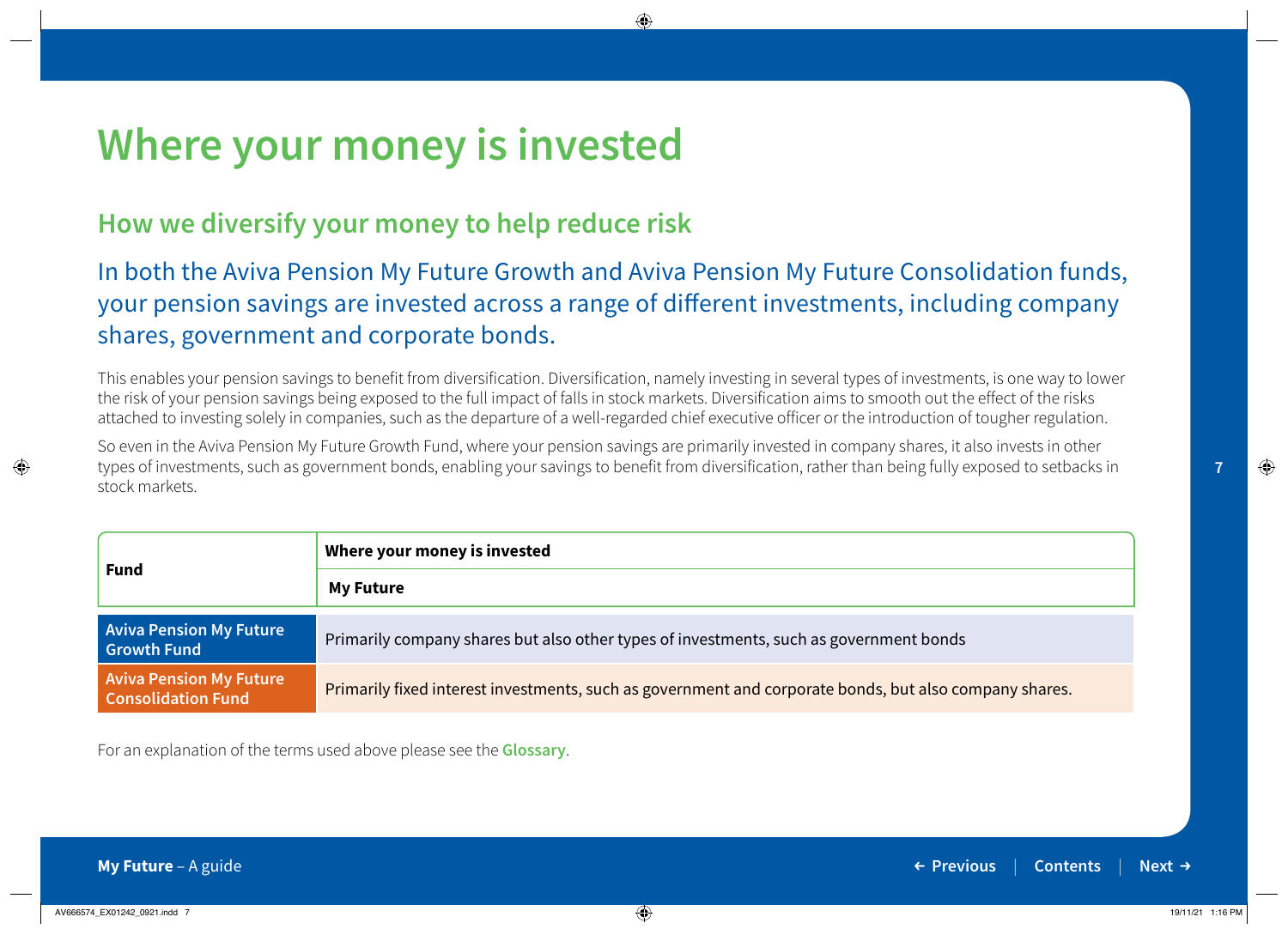#### **My Future** – A guide **Previous** | **Contents** | **Next → Previous** | **Contents** | **Next →**



### **What your pension investments could look like**

### So far, we have covered basic information on My Future. Below you can see a visual representation of how it works in practice.

Across the bottom of the graph is the timeline, ending at your planned retirement date in the bottom right corner. To the left you can see the percentage of your money allocated to each stage of the journey. How far you are from your retirement date will determine where you join My Future. For example, if you're 10 years from your retirement date, contributions will be invested in both the Aviva Pension My Future Growth Fund and the Aviva Pension My Future Consolidation Fund starting from the '10 years to retirement date' point.

The graph below shows how when you are 15 years away from your planned retirement date, the programme will gradually move your investments in preparation for retirement. These movements take place on a quarterly basis and are at no extra cost.

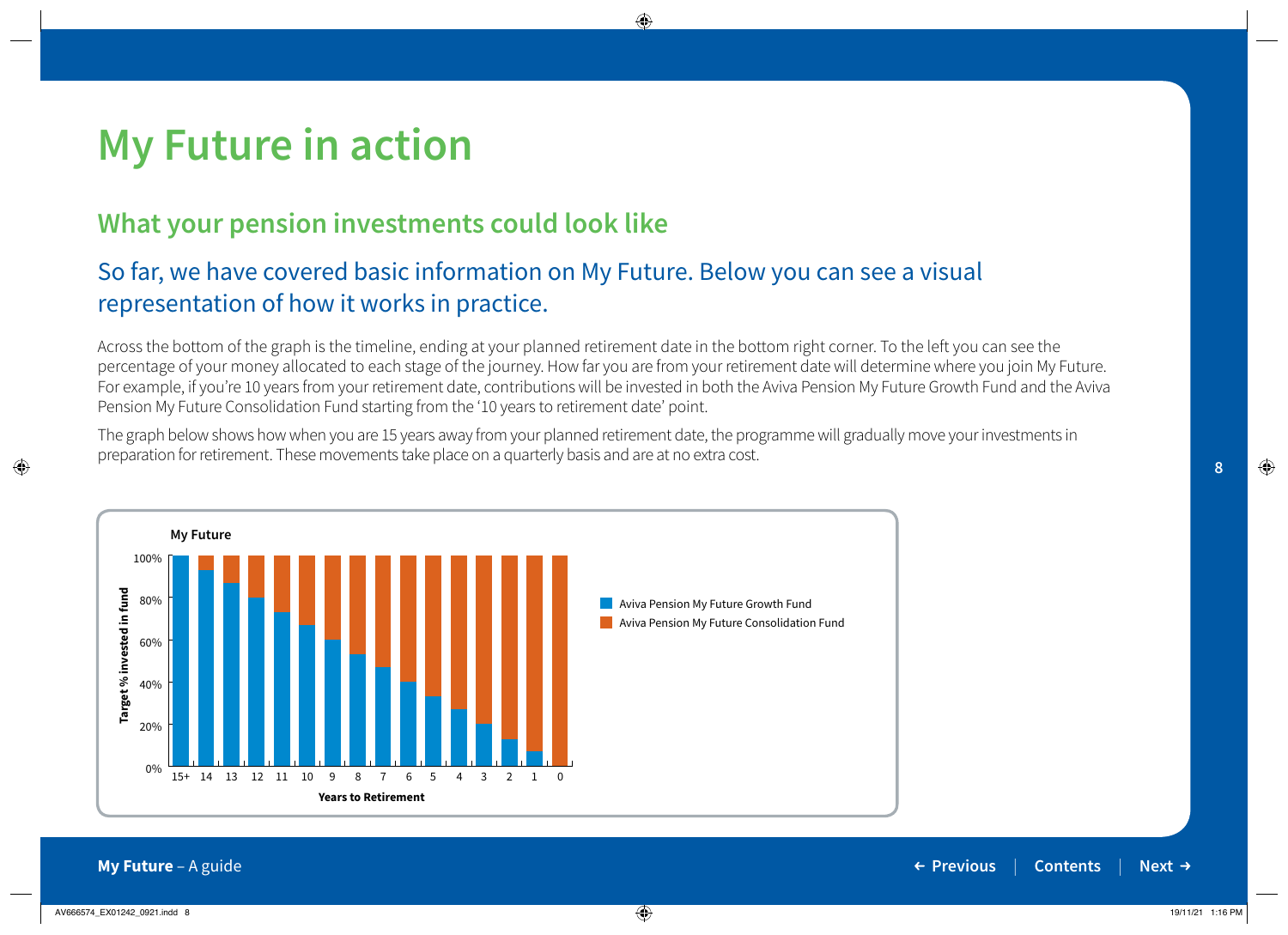#### **My Future** – A guide **Previous** | **Contents** | **Next → Previous** | **Contents** | **Next →**

#### Money market

Money market is a term that includes various types of investments that are used by companies to provide them with short-term funding (or borrowing) to enable them to run their businesses. Money market investments should not be confused with bank or building society deposit accounts.

The returns that money market investments can provide will normally reflect current interest rates and will typically be lower than returns from fixed interest investments, property and shares. While the value of money market investments will normally fluctuate less than the value of fixed interest investments, property and shares, there is a risk that their value won't keep pace with inflation. Also, if the annual management charge of a money market fund is higher than current interest rates or the returns generated, the value of the fund will go down.

#### Fixed interest

Also referred to as bonds, fixed interest investments are loans to a government or a company. In return, you receive regular interest payments for a set period of time and your original investment (or loan) back at a specified date. The regular interest payments are calculated as a fixed percentage of the original amount of money borrowed.

The most common forms of fixed interest investments are government bonds (known as gilts in the UK) and corporate bonds (issued by companies). The value of fixed interest investments is influenced by a number of factors, including interest rates, inflation expectations, and the perception of the government or company's ability to make the regular interest payments and repay the original loan.

Fixed interest investments will typically provide lower returns over the long term compared to shares and property, but their value will normally fluctuate less than the value of shares or property. Fixed interest investments have the potential to provide higher returns than money market investments, but their value will normally fluctuate more than the value of a money market investment.

### Shares

Also known as equities, shares are often issued by companies to raise money to help them grow and develop. Shares are bought and sold on a stock market, such as the London Stock Exchange, and their value can go up and down, sometimes sharply, depending on the fortunes of the company and stock markets in general.

Shares have the potential over the long term to provide higher returns than money market and fixed interest investments, and property. However, these returns will normally fluctuate more and there is also a greater risk that they will fall in value.